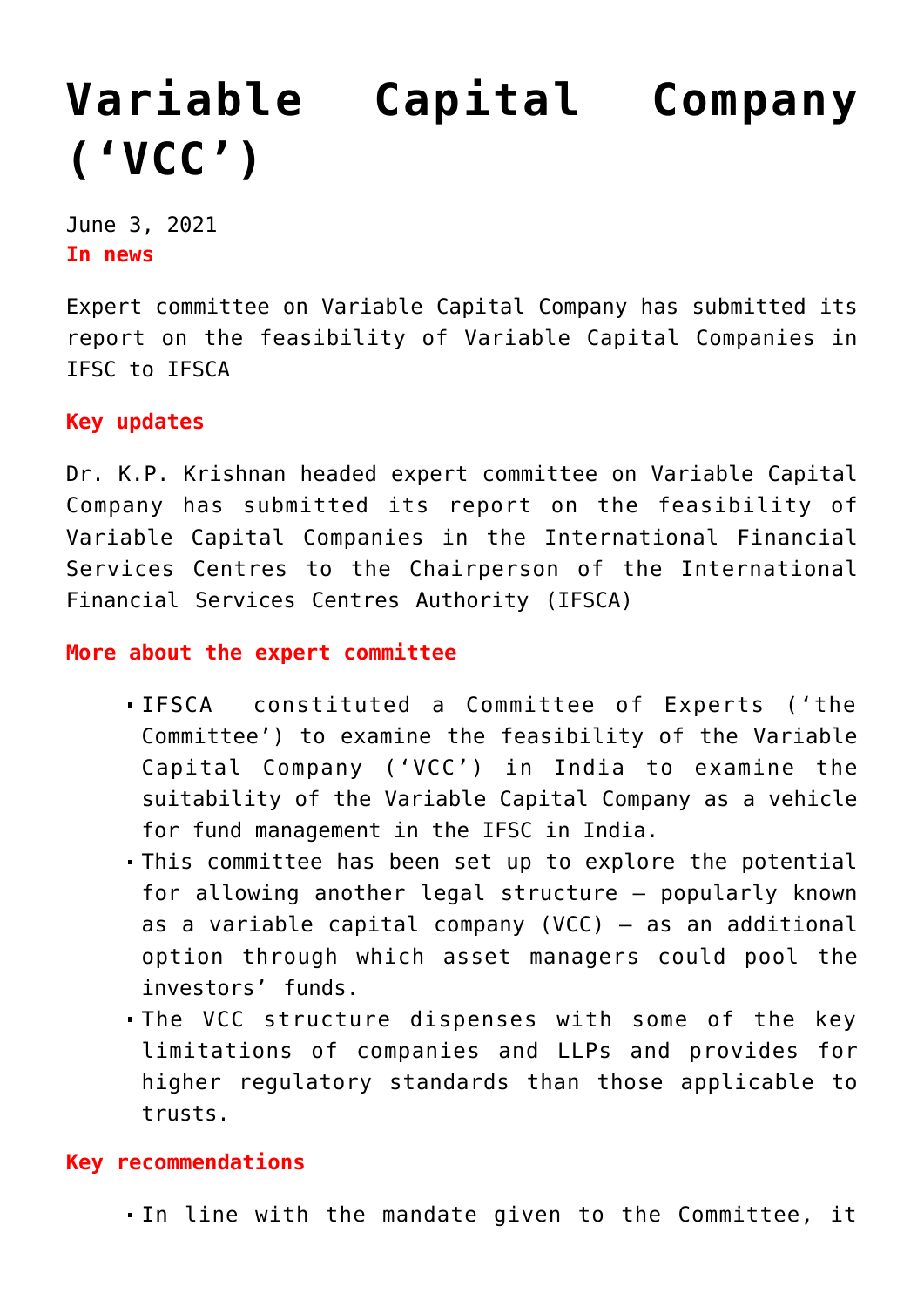examined the relevance and adaptability of the VCC for the IFSC in India or alternative structures to attract fund business in the IFSC.

- The Committee assessed the features of a VCC or its equivalent, in other jurisdictions such as the UK, Singapore, Ireland and Luxembourg.
- The Committee **recommended** the adoption of a **VCC-like legal structure for the purpose of conducting fund management activity in IFSCs**
- It also recognized that the legal framework governing entities that undertake fund management should provide for
	- certainty and clarity to investors
	- effective segregation and ring fencing of different pools of asset
	- the ability to issue different classes of shares
	- alterations to the funds' capital structure without regulatory approvals and the freedom to choose the appropriate accounting standards applicable to funds with different characteristics the ability to wind up quickly.

## **Pooling of funds in India**

Conventionally, pooling of funds in India is undertaken through three types of entities, namely,

- 1. Limited liability companies governed under the Companies Act, 2013
- 2. Limited liability partnerships under the Limited Liability Partnership Act; and
- 3. Trusts governed under the Indian Trusts Act, 1882.

**What is VCC?**

Variable Capital Company ("VCC") is a corporate structure that is tailored for collective investment schemes